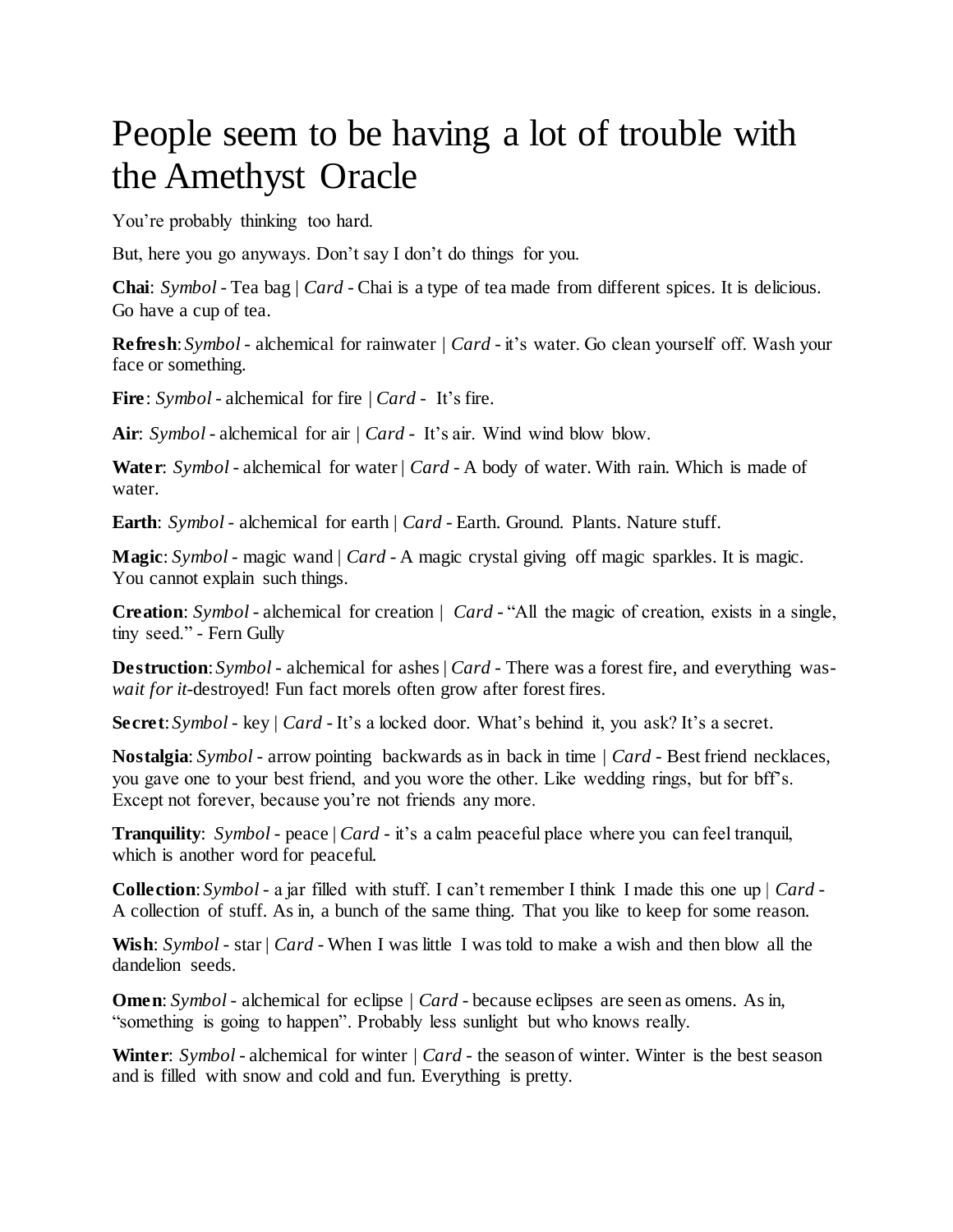**Spring**: *Symbol* - alchemical for spring | *Card* - winter is over, the next season is spring. Snow melts and leaves slush and mud everywhere. Plants eventually start growing.

**Summer:** *Symbol* - alchemimal for summer | *Card* - the season that follows spring. It is hot and oppressive, filled with weeds and bugs. A gross time of year.

**Autumn**: *Symbol* - alchemical for autumn, aka fall | *Card* - The final season in the cycle of seasons. Everything dies.

**Fear:** *Symbol* - scythe, as what the grim reaper is always holding when he comes to kill people | *Card* - a cemetery filled with bones, because death is scary.

**Labyrinth**: *Symbol* - question mark | *Card* - a hedge maze. You're lost.

**Perspective**: *Symbol* - loopy arrow, as in flip yourself around  $|$  *Card* - the underside of mushrooms. It's a different perspective, because you normally only see the top. Unless you are an insect or live in Wonderland. But I did not make my cards for either of those two groups.

**Silence**: *Symbol* - bar rest | *Card* - northern lights. They look so fancy, but they're silent. And winter is silent. It's a good time.

**Time**: *Symbol* - alchemical for time  $|$  *Card* - Hour glass. Its a tool for measuring time. You know what time is.

**Solitude**: *Symbol* - rune "nyd" which means "need" | *Card* - a single cactus in the desert. Alone, but he blooms. *Correlation*. Aka Jessica needs her some alone time.

**Poison**: *Symbol* - poison | *Card* - poisonous mushrooms will poison you. Poison is bad. See; fear.

**Ritual**: *Symbol* - sigma. Math for add up all the things | *Card* - "a religious or solemn ceremony consisting of a series of actions performed according to a prescribed order." - dictionary.

**Chaos**: *Symbol* - chaos | *Card* - the universe is made of chaos, everything is chaos, we find patters where there are none. We come from chaos, we move into chaos. It is all chaos.

**Order:** *Symbol* - circle  $|$  *Card* - a bookshelf with books in order according to their colour. Which is actually an order because each colour has a different wavelength. Patterns in chaos my friends.

**Protection**: *Symbol* - rune "algiz" which means protection | *Card* - keep all your secret treasure safe is a secret cave hiding behind a waterfall! Or hide from the evil Sheriff of Nottingham.

**Energy**: *Symbol* - science for energy | *Card* - Lightning. Which is electrical. Which provides energy. Is energy? Something like that I'm not a physicist.

**Confinement**: *Symbol* - lock | *Card* - small plants are confined and cannot grow more than their container allows.

**Resistance**: *Symbol* - ohm, a unit of electrical resistance | *Card* - you have literally hit a brick wall.

**Innocence**: *Symbol* - rune "wunjo" which means joy | *Card* - bubbles floating in the air. What is more innocent than a kid blowing bubbles?